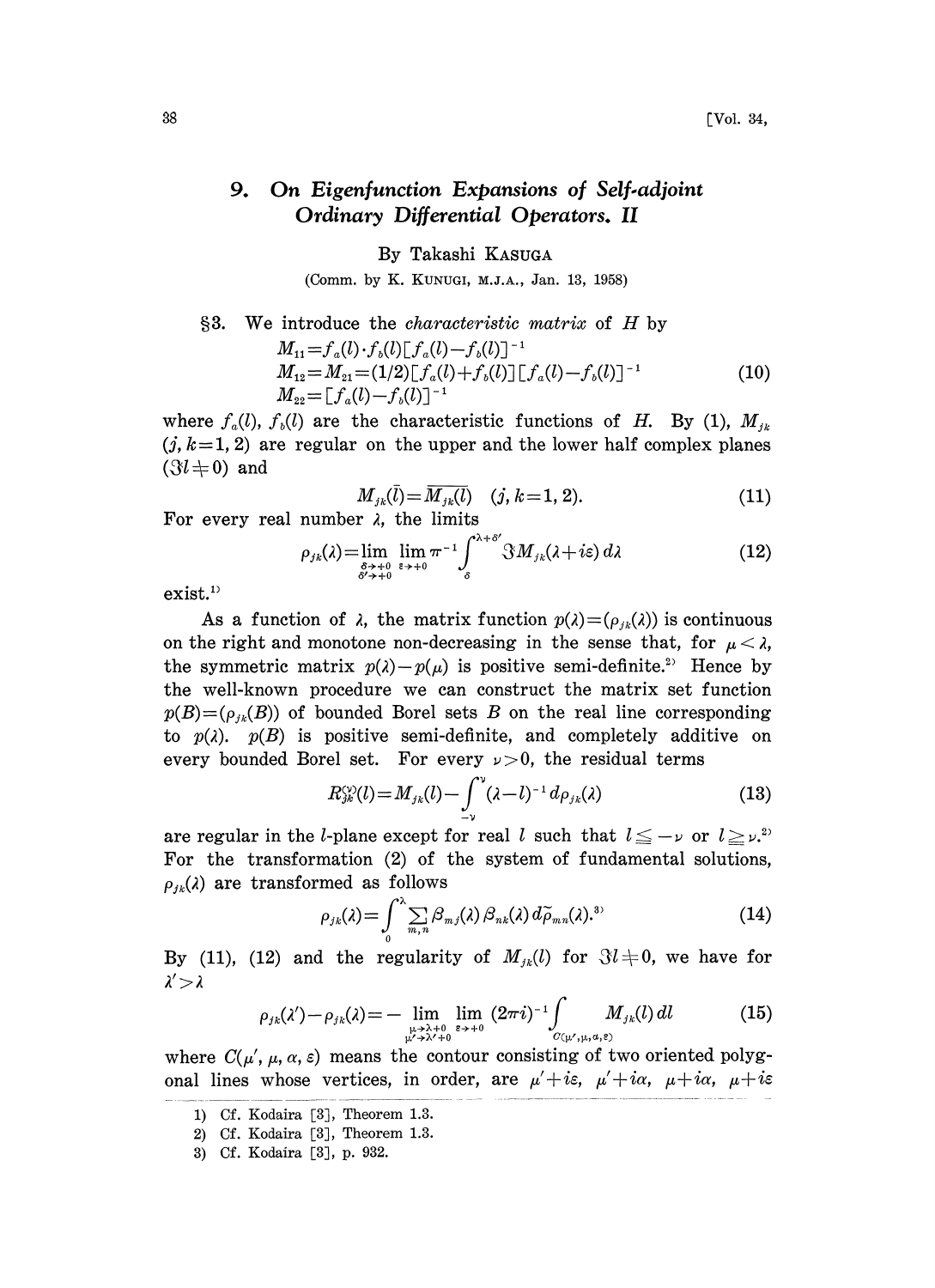and  $\mu - i\varepsilon$ ,  $\mu - i\alpha$ ,  $\mu' - i\alpha$ ,  $\mu' - i\varepsilon$ , respectively, the real number  $\mu'$ ,  $\mu$ ,  $\alpha$ ,  $\varepsilon$ being subject to the inequalities  $\mu' > \mu$ ,  $\alpha > \epsilon \geq 0$ .

§4. Theorem 2. Let G be the set of points  $\lambda$  on R such that the characteristic function  $f<sub>i</sub>(l)$  is meromorphic in a neighbourhood of  $\lambda$ . If we put for  $\lambda \in R$  and bounded  $B \in \mathcal{B}$  ( $\mathcal{B}$  is the family of Borel sets on  $R$ )

$$
\rho(\lambda) = \rho_{11}(\lambda) + \rho_{22}(\lambda) \quad \rho(B) = \rho_{11}(B) + \rho_{22}(B) \quad (\ge 0)
$$
  
  $\in G$ 

and for  $\lambda \in$ 

$$
g_{\iota}(\lambda) = f_{\iota}(\lambda) \left[ f_{\iota}^2(\lambda) + 1 \right]^{-1/2} \quad h_{\iota}(\lambda) = \left[ f_{\iota}^2(\lambda) + 1 \right]^{-1/2} \stackrel{\mathfrak{a}}{\rightarrow} \mathfrak{b}
$$

then

$$
\begin{cases}\n\rho_{11}(B) = \int_{B} g_{\delta}^{2}(\lambda) d\rho(\lambda) & \rho_{12}(B) = \rho_{21}(B) = \int_{B} g_{\delta}(\lambda) h_{\delta}(\lambda) d\rho(\lambda) \\
\rho_{22}(B) = \int_{B} h_{\delta}^{2}(\lambda) d\rho(\lambda) & (g_{\delta}^{2}(\lambda) + h_{\delta}^{2}(\lambda)) = 1 \quad \text{for} \quad \lambda \in G\n\end{cases}
$$
\n(16)

for <sup>a</sup> bounded Borel set B contained in G.

Proof. i) Interval of type L

We assume at first that  $f<sub>b</sub>(l)$  is regular on a domain D containing a bounded open interval I on R.

We take four real  $\sigma$ ,  $\mu$ ,  $\mu'$ ,  $\sigma'$  ( $\sigma < \mu < \mu' < \sigma'$ ) belonging to *I*. Now we take in (13) a  $\nu$  such that  $\nu > |\sigma|, |\sigma'|$ .

By (10), for the domain  $D-R$ , we have<br>  $\left\{ M_{11}(l) = f_0^2(l)M_{22}(l) + f_0(l) \right\}$ 

$$
\begin{cases}\nM_{11}(l) = f_b^2(l)M_{22}(l) + f_b(l) \\
M_{21}(l) = M_{12}(l) = f_b(l)M_{22}(l) + 1/2.\n\end{cases}
$$
\n(17)

Here the last terms  $f<sub>b</sub>(l)$  and 1/2 are regular on D by the assumption on  $f_b(l)$ .

By (13), we have for the domain 
$$
D-R
$$
  
\n
$$
f_o^2(l)M_{22}(l) = f_o^2(l)\int_{-\nu}^{\nu} (\lambda - l)^{-1} d\rho_{22}(\lambda) + f_o^2(l)R_{22}^{\nu\vee}(l)
$$
\n
$$
= \int_{\sigma}^{\sigma'} f_o^2(\lambda)(\lambda - l)^{-1} d\rho_{22}(\lambda) + \int_{\sigma}^{\sigma'} [f_o^2(l) - f_o^2(\lambda)](\lambda - l)^{-1} d\rho_{22}(\lambda)
$$
\n
$$
+ f_o^2(l)\int_{-\nu}^{\sigma} (\lambda - l)^{-1} d\rho_{22}(\lambda) + f_o^2(l)\int_{\sigma'}^{\nu} (\lambda - l)^{-1} d\rho_{22}(\lambda) + f_o^2(l)R_{22}^{\nu\vee}(l)
$$
\n
$$
= \int_{\sigma}^{\sigma'} f_o^2(\lambda)(\lambda - l)^{-1} d\rho_{22}(\lambda) + R_{22}(l).
$$
\n(18)

Here  $R_{22}(l)$  is regular on  $[D-R] \cup (\sigma, \sigma')$  by the assumptions on  $f_0(l)$ Here  $R_{22}(l)$  is regula<br>and  $\nu$ . For example

$$
\int\limits_{\sigma}^{\sigma'}\!\! \big[f_{b}^{2}(l)\!-\!f_{b}^{2}(\lambda)\big](\lambda\!-\!l)^{-1}\,d\rho_{22}(\lambda)
$$

is regular on D, since  $[f_o^2(l)-f_o^2(\lambda)](\lambda-l)^{-1}$  is regular on  $D\times D$  as a function of  $(l, \lambda)$ . function of  $(l, \lambda)$ .

We take a contour  $C(\mu', \mu, \alpha, \varepsilon)$  as used in (15) for which  $\alpha (>0)$ 4) If  $f_b(\lambda) = \infty$ , we put  $g_b(\lambda)=1$ ,  $h_b(\lambda)=0$ .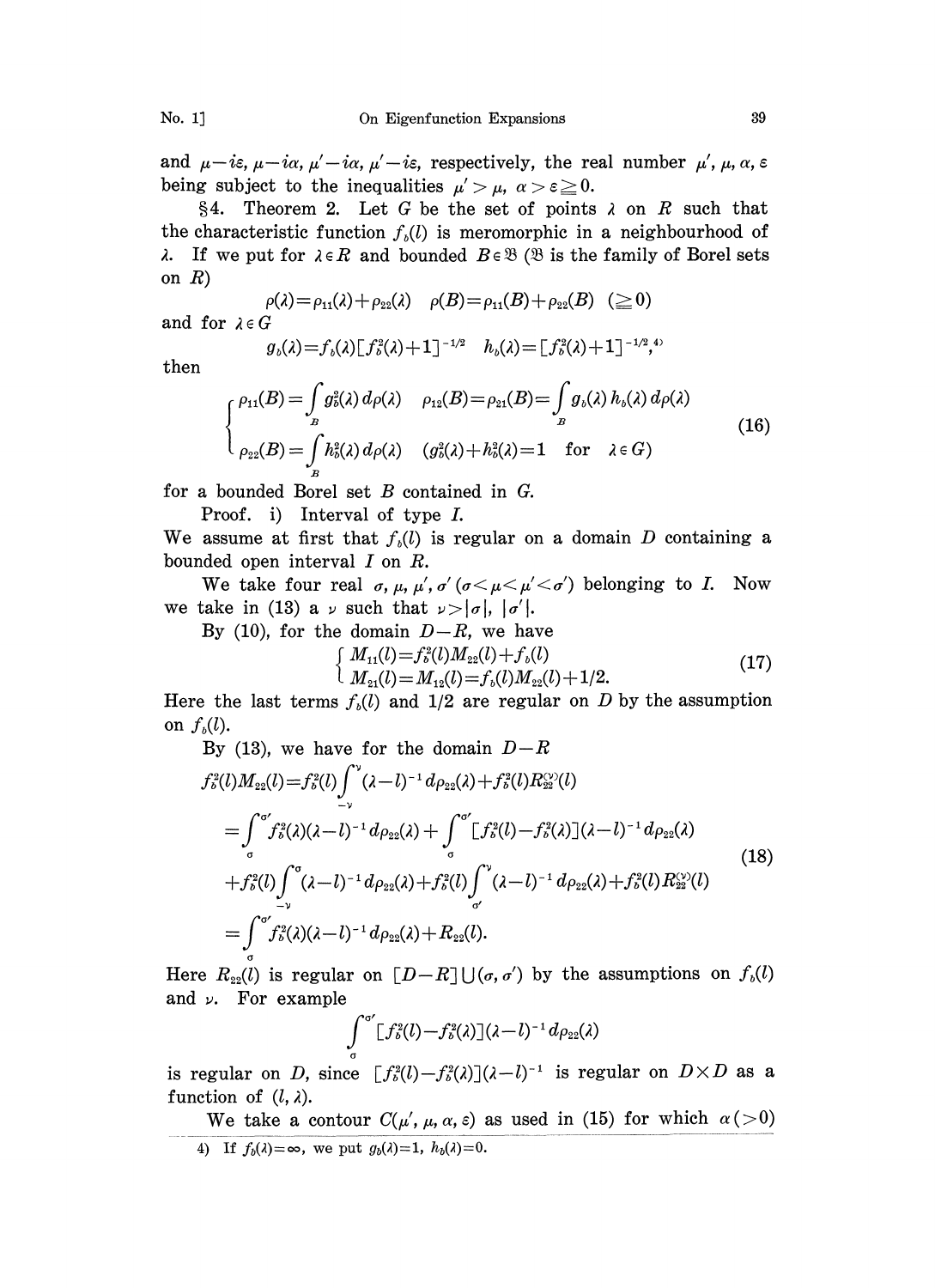40 T. KASUGA [Vol. 34,

is sufficiently small so that the closed contour  $C(\mu', \mu, \alpha, 0)$  and its interior are contained in the domain  $[D-R] \bigcup (\sigma, \sigma')$ . We write  $C(\varepsilon)$ for such contour  $C(\mu', \mu, \alpha, \varepsilon)$  when we regard  $\mu', \mu, \alpha$  as fixed and only  $\epsilon$  ( $\alpha > \epsilon > 0$ ) as variable.

From the first formula of (17) and (18), by Cauchy's integral theorem and Fubini's theorem, we have

$$
\lim_{\varepsilon \to +0} \int_{O(\varepsilon)} M_{11}(l) dl = \lim_{\varepsilon \to +0} \int_{O(\varepsilon)} \left( \int_{\sigma}^{\sigma'} f_{\delta}^2(\lambda) (\lambda - l)^{-1} d\rho_{22}(\lambda) \right) dl
$$
\n
$$
= \lim_{\varepsilon \to +0} \int_{\sigma}^{\sigma'} f_{\delta}^2(\lambda) \left( \int_{O(\varepsilon)} (\lambda - l)^{-1} dl \right) d\rho_{22}(\lambda).
$$
\n(19)

But by Cauchy's integral formula and its modifications in the case when the point  $\lambda$  lies outside or on the contour, we have

$$
\lim_{\varepsilon \to +0} \int_{C(\varepsilon)} (\lambda - l)^{-1} dl = \begin{cases} -2\pi i & \text{if } \mu' > \lambda > \mu \\ -\pi i & \text{if } \lambda = \mu' \text{ or } \lambda = \mu \\ 0 & \text{if } \lambda > \mu' \text{ or } \lambda < \mu. \end{cases}
$$
 (20)

On the other hand, we have for real  $\lambda$ ,  $\varepsilon$  such that  $\sigma < \lambda \leq \sigma'$  $0<\varepsilon<\alpha$ 

$$
\Big|\int_{\sigma(\varepsilon)} (\lambda - l)^{-1} dl \Big| = \Big|-2i \int_{\mu}^{\mu'} \Im[(\lambda - s - i\varepsilon)^{-1}] ds \Big|
$$
  
=  $2 \int_{\mu}^{\mu'} \varepsilon [(\lambda - s)^2 + \varepsilon^2]^{-1} ds = 2 (\text{Tan}^{-1} (\mu' - \lambda) \varepsilon^{-1} - \text{Tan}^{-1} (\mu - \lambda) \varepsilon^{-1}) \leq 2\pi.$ 

By (20) and (21), we can take the limit with respect to  $\varepsilon$  in the last term of (19) inside the integral sign with respect to  $\rho_{22}(\lambda)$ . herefore

$$
\lim_{\epsilon \to +0} \int_{O(\epsilon)} M_{11}(l) dl = -2\pi i \int_{\mu}^{\mu} f_{b}^{2}(\lambda) d\rho_{22}(\lambda)
$$
\n
$$
+\pi i f_{b}^{2}(\mu')[\rho_{22}(\mu') - \rho_{22}(\mu'-0)] - \pi i f_{b}^{2}(\mu)[\rho_{22}(\mu) - \rho_{22}(\mu-0)],
$$
\n
$$
\text{since } \int_{\mu}^{\mu'} \text{means} \int_{(\mu,\mu')}.
$$
\n(21)

Hence by (15), considering that  $\rho_{22}(\lambda)$  is right continuous, we have for  $\lambda', \lambda \in I(\lambda' > \lambda)$ 

$$
\rho_{11}(\lambda') - \rho_{11}(\lambda) = \int_{\lambda}^{\lambda'} f_{\delta}^2(\lambda) d\rho_{22}(\lambda). \tag{22}
$$

In a quite similar way, starting from the second formula of (17), by making use of (13), (15), we get for  $\lambda'$ ,  $\lambda \in I(\lambda' > \lambda)$ 

$$
\rho_{21}(\lambda') - \rho_{21}(\lambda) = \rho_{12}(\lambda') - \rho_{12}(\lambda) = \int_{\lambda}^{\lambda'} f_{\delta}(\lambda) d\rho_{22}(\lambda). \tag{23}
$$

From (22), (23), by the well-known procedure we can conclude that

$$
\rho_{11}(B) = \int_B f_o^2(\lambda) \, d\rho_{22}(\lambda) \quad \rho_{21}(B) = \rho_{12}(B) = \int_B f_o(\lambda) \, d\rho_{22}(\lambda) \tag{24}
$$

for a Borel set  $B$  contained in  $I$ . From this, considering the definition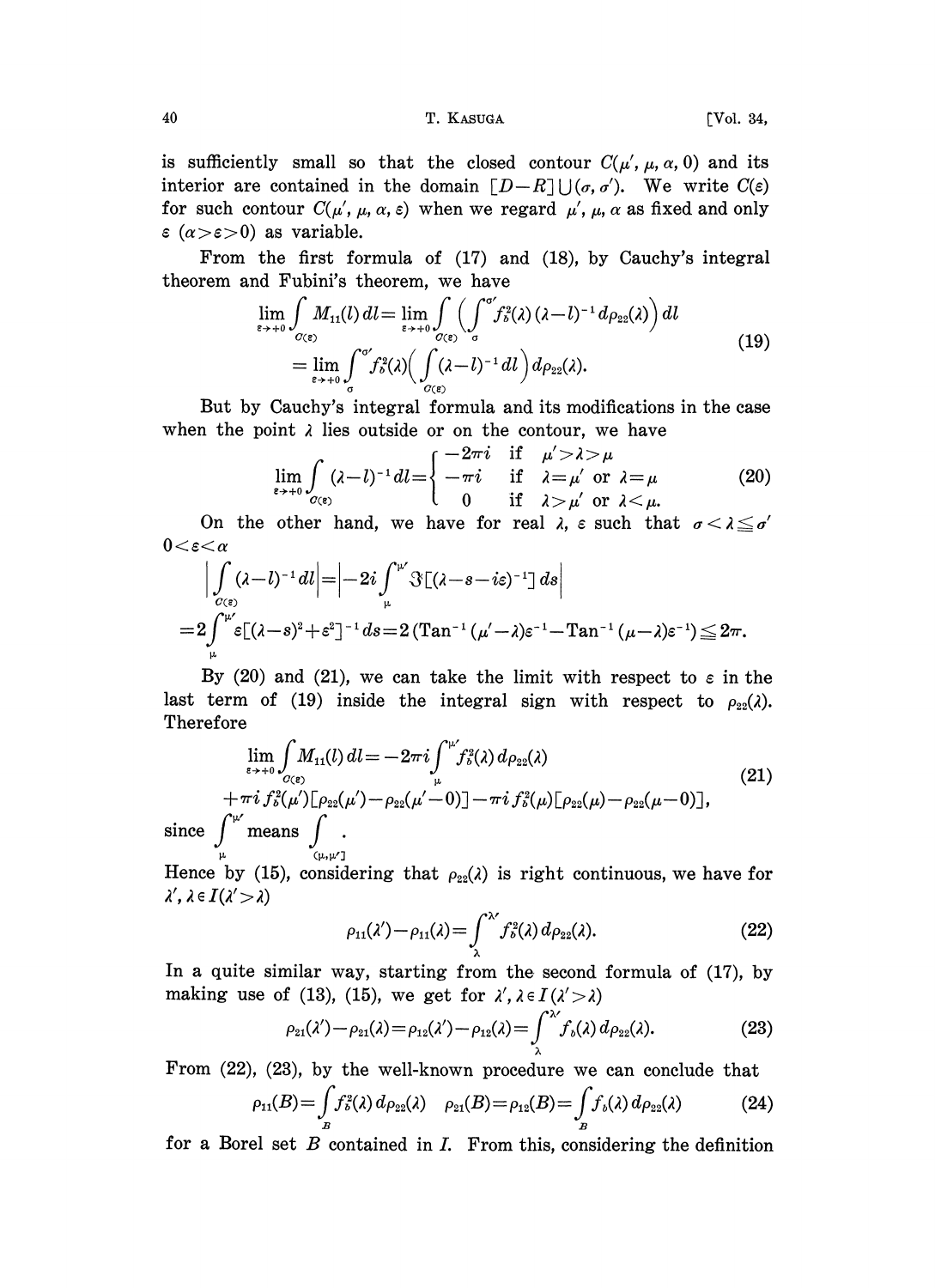of  $\rho(\lambda)$ ,  $\rho(B)$ ,  $g_b(\lambda)$ ,  $h_b(\lambda)$ , we get (16) for a Borel set B contained in I. ii) Interval of type J.

Now let  $f_0(l)$  have a pole at real  $l_0$ . If we take the new system of fundamental solutions  $\tilde{s}_i(x, l) = s_i(x, l), \tilde{s}_i(x, l) = -s_i(x, l),$  then by (6), (14), we have

$$
\begin{cases}\n\widetilde{f}_b(l) = -f_b^{-1}(l) & \widetilde{\rho}_{11}(\lambda) = \rho_{22}(\lambda) & \widetilde{\rho}_{22}(\lambda) = \rho_{11}(\lambda) \\
\widetilde{\rho}_{12}(\lambda) = \widetilde{\rho}_{21}(\lambda) = -\rho_{12}(\lambda) = -\rho_{21}(\lambda).\n\end{cases}
$$
\n(25)

Hence we can find a bounded open interval  $J$  on  $R$  containing  $l_0$  such that  $\widetilde{f}_n(l)$  is regular on a domain D' containing J. Then by the same argument as in i), we get (24) where  $\rho_{ik}(\lambda)$ ,  $f_{i}(l)$  are replaced by  $\tilde{\rho}_{ik}(\lambda)$ ,  $\tilde{f}_{ik}(\lambda)$ , for a Borel set B contained in J. From this, making use of (25) and considering the definitions of  $\rho(\lambda)$ ,  $\rho(B)$ ,  $g_{\delta}(\lambda)$ ,  $h_{\delta}(\lambda)$ , we get (16) for a Borel set  $B$  contained in  $J$ .

iii) Since any bounded Borel set  $B$  contained in  $G$  can be decomposed into mutually exclusive Borel sets  $B_i$  ( $i=1,2,\cdots$ ) at most countable in number, each of which is contained in a bounded open interval belonging to one of the above two types  $I$  and  $J$ , we have (16) for any bounded Borel set  $B$  contained in  $G$ . q.e.d.

§5. We consider Borel-measurable vector functions  $\varphi(\lambda)=(\varphi_1(\lambda),$  $\varphi_2(\lambda)$  on R and put

$$
\|\varphi\|^* = \left(\int_{-\infty}^{+\infty} \sum_{j,k} \varphi_j(\lambda) \overline{\varphi_k(\lambda)} d\rho_{jk}(\lambda)\right)^{1/2}.
$$
 (26)

Since the matrix  $p(\lambda)-p(\mu)$   $(\lambda > \mu)$  is always positive semi-definite, we have  $+\infty \ge ||\varphi||^* \ge 0$  and  $\mathfrak{H}^* = \{ \varphi \mid ||\varphi||^* < +\infty \}$  constitutes a Hilbert space by this norm  $\|\varphi\|^*$  if we identify two  $\varphi', \varphi'' \in \mathfrak{H}^*$  such that  $\|\varphi'-\varphi''\|^* = 0$ . We put for  $u(x) \in \mathfrak{H}^5$ 

$$
||u|| = \Big(\int_a^b |u(x)|^2 dx\Big)^{1/2}.
$$

Then  $\delta$  constitutes a Hilbert space by this norm  $||u||$ . Now, for every  $u \in \mathfrak{H}$ , there is a unique  $\varphi(\lambda)=(\varphi_1(\lambda), \varphi_2(\lambda))$  such that

$$
\left\|\varphi - \int_{y_1}^{y_2} s(y, \lambda) u(y) dy \right\|^* \to 0 \quad (y_1 \to a+0, \ y_2 \to b-0)
$$
 (27)

where  $s(x, l) = (s_1(x, l), s_2(x, l))$ .<sup>53</sup> If we make the above  $\varphi$  correspond to *u*, we have a unitary transformation *V* from  $\tilde{v}$  onto  $\tilde{v}^*$  and the inverse transformation  $V^{-1}$  is given by

inverse transformation 
$$
V^{-1}
$$
 is given by  
\n
$$
(\varphi_1, \varphi_2) \rightarrow \int_{-\infty}^{+\infty} \sum_{j,k} s_j(x,\lambda) \varphi_k(\lambda) d\rho_{jk}(\lambda)
$$
\n(28)

where the integral converges in the mean in the  $L^2$ -sense.<sup>7</sup> Also  $u \in \mathfrak{H}$ 

- 5) Cf.  $§1$ .
- 6) Cf. Kodaira [3J, Theorem 1.4, p. 928.
- 7) Cf. Kodaira [3J, Theorem 1.4, p. 928.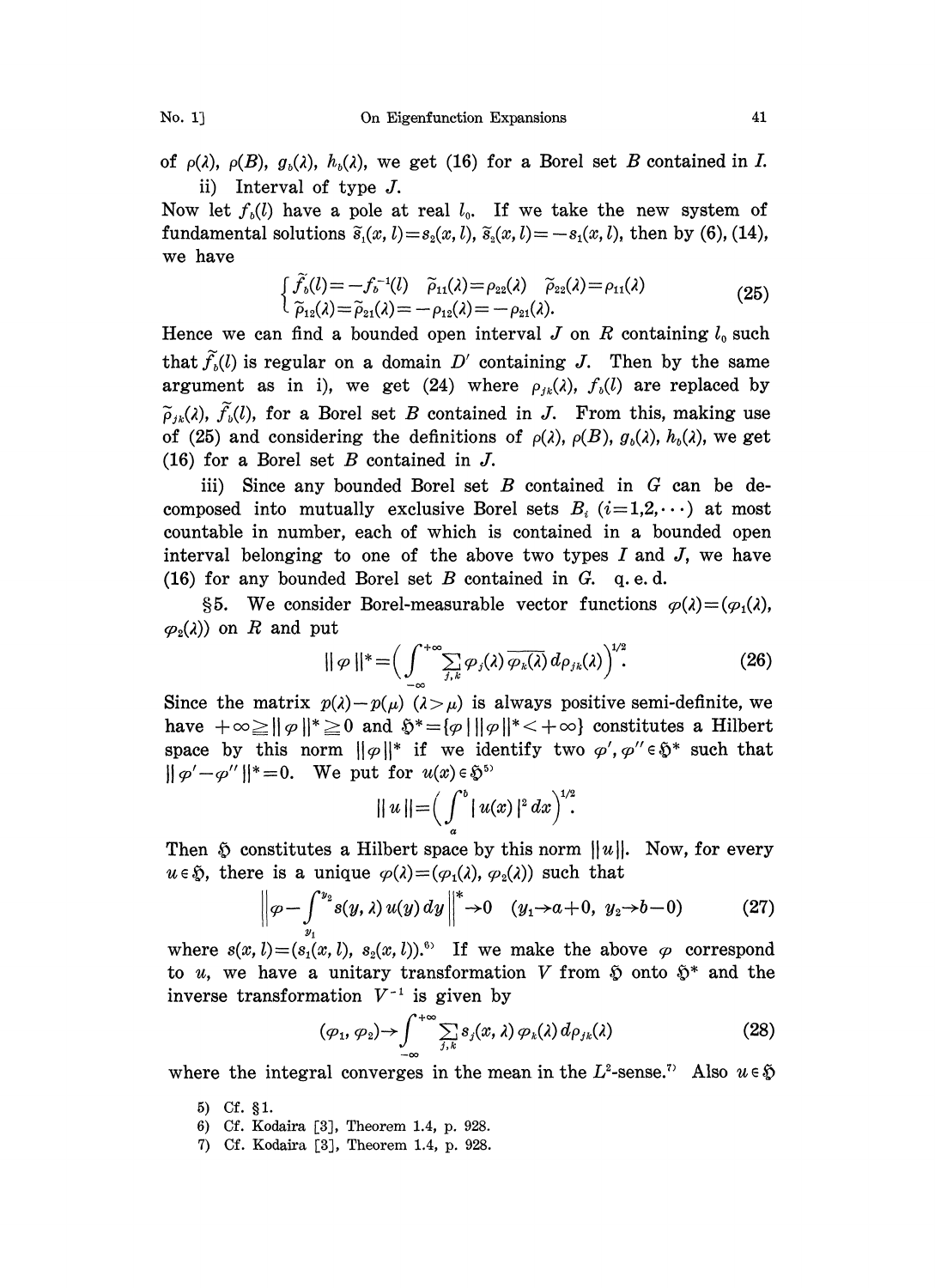belongs to the domain of H if and only if  $\lambda \cdot \varphi(\lambda) \in \mathfrak{H}^*$  where  $\varphi = Vu$ , and then

$$
VHu = \lambda \cdot \varphi(\lambda). \tag{29}
$$

If we denote the spectral measure on  $R$  corresponding to  $H$  by  ${E<sub>B</sub> | B \in \mathcal{B}}$  where  $\mathcal B$  is the family of Borel sets on R, then for any  $u \in \mathfrak{H}$ 

$$
VE_{B}u = C_{B}(\lambda) \cdot \varphi(\lambda) \tag{30}
$$

where  $\varphi=Vu$  and  $C_B(\lambda)$  is the characteristic function<sup>s</sup> of the Borel set  $B$ .<sup>9)</sup>

6. In this section, we shall state and prove some results which follow from the formulas of  $\S5$  by use of Theorem 1 and Theorem 2.

Let G and  $\rho(\lambda)$ ,  $g_{\delta}(\lambda)$ ,  $h_{\delta}(\lambda)$  be defined as in Theorem 2. In the following, we put  $g_b(\lambda)=h_b(\lambda)=0$  for  $\lambda \in R-G$ .

By (30), the unitary transformation  $V<sub>a</sub>$ , the restriction of V on  $E_{\alpha}(\mathfrak{H})$ , has as its range the closed linear submanifold  $\mathfrak{H}_{\alpha}^{*}$  of  $\mathfrak{H}^{*}$  con-<br>sisting of  $\alpha \in \mathfrak{H}^{*}$  vanishing outside G. By Theorem 2 and (26) (28) sisting of  $\varphi \in \mathfrak{H}^*$  vanishing outside G. By Theorem 2 and (26), (28), we have

$$
||\varphi||^* = \left(\int\limits_{G} |h_{\nu}(\lambda)\varphi_2(\lambda) + g_{\nu}(\lambda)\varphi_1(\lambda)|^2 d\rho(\lambda)\right)^{1/2}
$$
(31)

for  $\varphi \in \mathfrak{H}_{q}^{*}$ , and  $V_{q}^{-1}$  is given by

$$
V_G^{-1}: (\varphi_1(\lambda), \varphi_2(\lambda)) \to \int_{-\infty}^{+\infty} [h_b(\lambda) s_2(x, \lambda) + g_b(\lambda) s_1(x, \lambda)] \times [h_b(\lambda) \varphi_2(\lambda) + g_b(\lambda) \varphi_1(\lambda)] d\rho(\lambda)
$$
\n(32)

where the integral converges in the mean in the  $L^2$ -sense.

We denote by  $\tilde{\mathfrak{g}}_{q}^{**}$  the set of functions on R vanishing outside G and square integrable with respect to the measure  $\rho(B)$  on G and put

$$
\|\psi\|^{**} = \left(\int\limits_{G} |\psi(\lambda)|^2 d\rho(\lambda)\right)^{1/2} \tag{33}
$$

for  $\psi(\lambda) \in \mathfrak{H}_G^{**}$ . Then  $\mathfrak{H}_G^{**}$  constitutes a Hilbert space by this norm  $|| \psi ||^{**}.$ 

Now by (31), (33) and the fact that  $g_0^2(\lambda)+h_0^2(\lambda)=1$  for  $\lambda \in G$ , the transformation U from  $\tilde{\psi}_\sigma^*$  defined by<br> $U: \psi(\lambda) \rightarrow (g_\nu(\lambda) \psi(\lambda))$ 

$$
U: \psi(\lambda) \to (g_{\iota}(\lambda) \psi(\lambda), h_{\iota}(\lambda) \psi(\lambda)) \tag{34}
$$

is a unitary transformation from  $\tilde{\mathbb{D}}_q^{**}$  onto  $\tilde{\mathbb{D}}_q^*$  and the inverse transformation  $U^{-1}$  is given by<br> $U^{-1}$ :  $(\varphi_1(\lambda))$ 

$$
U^{-1}: (\varphi_1(\lambda), \varphi_2(\lambda)) \to h_b(\lambda) \varphi_2(\lambda) + g_b(\lambda) \varphi_1(\lambda).
$$
 (35)

Hence if we put  $W = U^{-1}V_a$ , then W is a unitary transformation from  $E_{\alpha}(\mathfrak{H})$  onto  $\mathfrak{H}_{\alpha}^{*}$ . By (27), (30), (35), for  $u \in \mathfrak{H}$ , W $E_{\alpha}u$  is given by

$$
\left\| WE_{\alpha} u - \int_{y_1}^b [h_b(\lambda) s_2(y, \lambda) + g_b(\lambda) s_1(y, \lambda)] u(y) dy \right\|^{**} \to 0 \quad (y_1 \to a+0) \quad (36)
$$

8) This should not be confused with the characteristic functions  $f_a(\lambda)$ ,  $f_b(\lambda)$  of the operator H.

9) Cf. Kodaira [3], Theorem 1.4, p. 928.